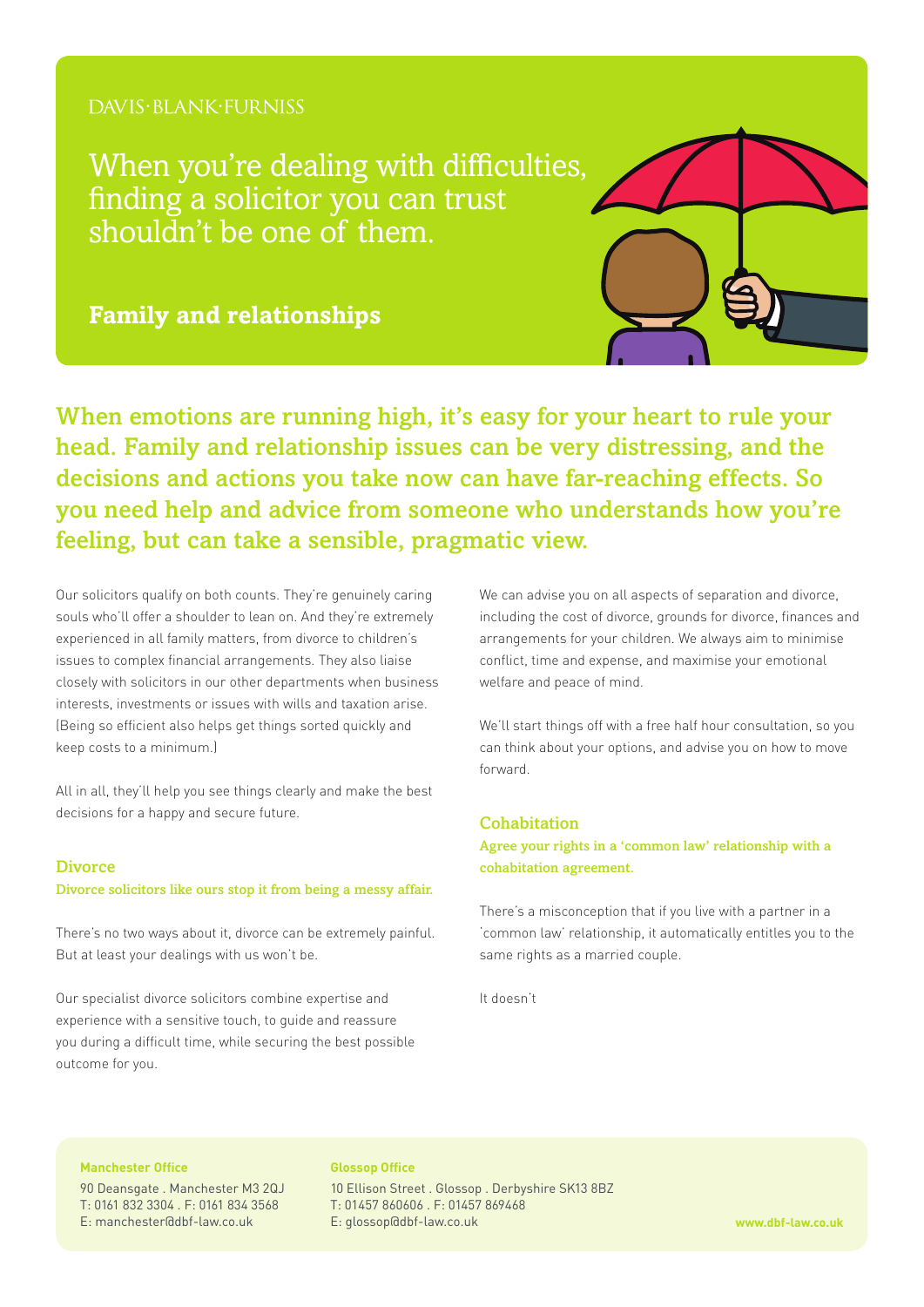# DAVIS·BI ANK·FURNISS

If you split up or one partner dies, the law simply sees it as two people sharing a house, with no special rights in terms of dividing assets, paying maintenance, property share or ownership, being regarded as next of kin or rights of inheritance.

To give you both similar rights to a married couple, we can create a Cohabitation Agreement for you both to sign. (If you're in a same sex couple, you might find a Civil Partnership is the way forward.)

It needs to be done through the proper legal channels, with advice from experienced relationship solicitors, like Davis Blank Furniss. The agreement sets out the rights of each partner and is tailored to your specific partnership. It can cover property ownership, inheritance, agreement on the education of children, ownership of assets, life insurance and nomination in a pension fund or a death in service arrangement.

We'll make sure it's carefully written, so that it's correctly interpreted under the law, so you feel completely reassured about your future.

# Financial provision Resolving financial issues after a separation.

While you're dealing with the emotional impact of your separation, let us help sort out all the nitty gritty, practical details, like where you'll live, how your belongings will be divided, maintenance and custody of your children. We'll help you resolve everything amicably, which should help prevent expensive Court proceedings, and our experienced solicitors will negotiate a suitable settlement.

Children are always our first consideration, to ensure their welfare. We'll also look at the full extent of assets involved, including property, pensions, income, potential earnings and future financial requirements. And we'll consider the circumstances, for example, if either partner is in a new, cohabiting relationship, their new partner's financial affairs may also be taken into account.

We appreciate it's not a pleasant process, but with the right help and guidance, we can make it easier to cope with.

## Children's matters

Specialist help to resolve child custody issues and ensure your custody rights and their wellbeing.

Children are the innocent parties in parental separations, so it's vital to make the process as easy on them as possible.

That said, you still need to know your custody rights, to negotiate a custody arrangement you're happy with.

We'll talk you through everything to do with children's matters, including all the different orders set out by The Children Act 1989, all the while focussing on resolving the situation amicably.

### Separation agreements

## A separation agreement helps keep your split amicable and civilised.

However high emotions are running, approaching a split from a pragmatic point of view will save yourself stress and heartache in the long run.

If you and your partner decide to split, the most sensible thing to do is appoint a solicitor each from the outset.

We can help you set out a separation agreement detailing how you're going to handle financial arrangements, divorce proceedings and the care of any children you have together, so you both understand and agree where you stand and what's going to happen.

The agreement isn't binding, but it can help prevent disputes and ensure everything runs smoothly with no recriminations.

### Pre-nuptial agreements

Pre-nuptial agreements can create a firm foundation for a marriage.

No one goes into a marriage assuming it's going to fail. However, the statistics tell us that we can't take anything for granted. And as happy as you are with your husband or wifetobe, having a pre-nuptial agreement in place can be seen as a safety net, just in case things change.

## **Manchester Office**

90 Deansgate . Manchester M3 2QJ T: 0161 832 3304 . F: 0161 834 3568 E: manchester@dbf-law.co.uk

#### **Glossop Office**

10 Ellison Street . Glossop . Derbyshire SK13 8BZ T: 01457 860606 . F: 01457 869468 E: glossop@dbf-law.co.uk **www.dbf-law.co.uk**